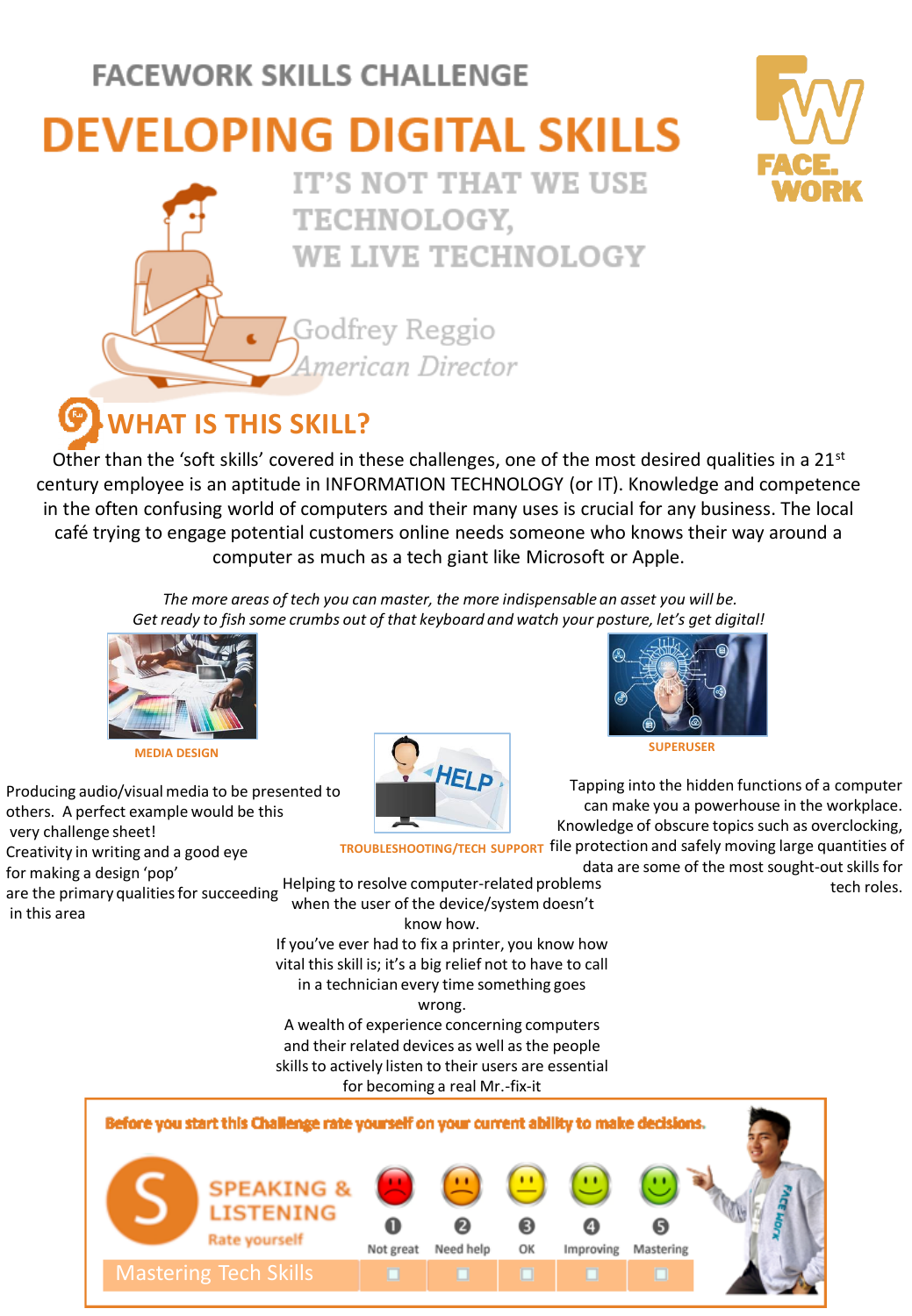



When was the last time you visited a completely **'**offline**'** business? If you're old enough, you might remember those days when everyone used snail-mail instead of email and the 'internet' was something that high-level universities used to send research notes. Well not anymore! The quick and effective use of tech has become an essential part of everyday life, and as such, the workplace!

To name a few examples, the real boardroom often takes a backseat to Zoom calls, quick conversations are replaced by texting, and letters and slideshows have been completely outpaced by online communications and digital presentations. *Hint, hint.*

Our devices write for us, they speak for us, they remember for us and most importantly their incredible ability to deal with numbers and large quantities of data does the THINKING for us. The power of tech has resolved some of mankind's most daunting problems and continuesto do so to this day.

It's time to embrace the future and make our new robot overlords feel welcome in the workplace by improving our tech skills!

Take these examples of the power of tech, for example:



Online communication helped us stay sane and in business during quarantine



The infinite reach of computer systems allows us to cooperate with minds around the globe



The sheer power of IT trivializes the most complicated mathematical and logistical problems.

Think of how difficult it would be to accomplish such things without our binary friends. Computers and the skills to use them effectively are truly essential!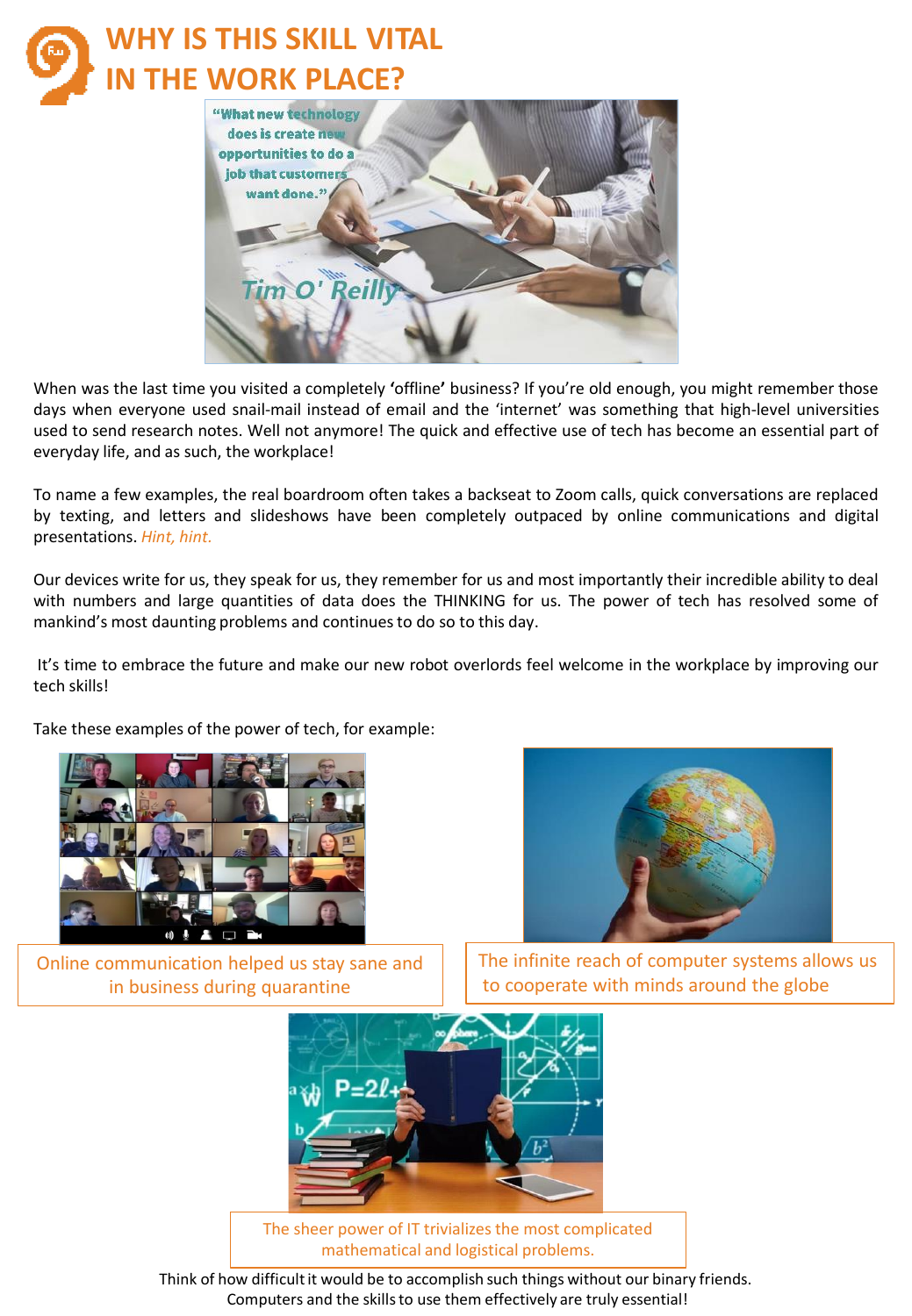



One of the best things about computer skills is that you can learn all you need to know on your computer or phone for free!

There is an infinite wealth of tutorials on sites such as YouTube to bring you up to speed on how to use various programs and systems as well as learning the concepts of tech in different fields.

> Here are some resources that will teach you some very useful skills!



Simon Sez IT on YouTube has a comprehensive guide on Microsoft Office programs such as PowerPoint and Excel



TECHGUMBO's channel has an in-depth guide on Windows 10 and all its features to get you rolling with your machine's more advanced features



My CS ® 171K subscribers

If you need some pointers on keeping important data secure, My CS has a detailed guide on how to keep your files safe



And for our MacOS users, 9TO5Mac has an almost overwhelming number of videos on the features of the Mac platform, from its most basic to advanced abilities.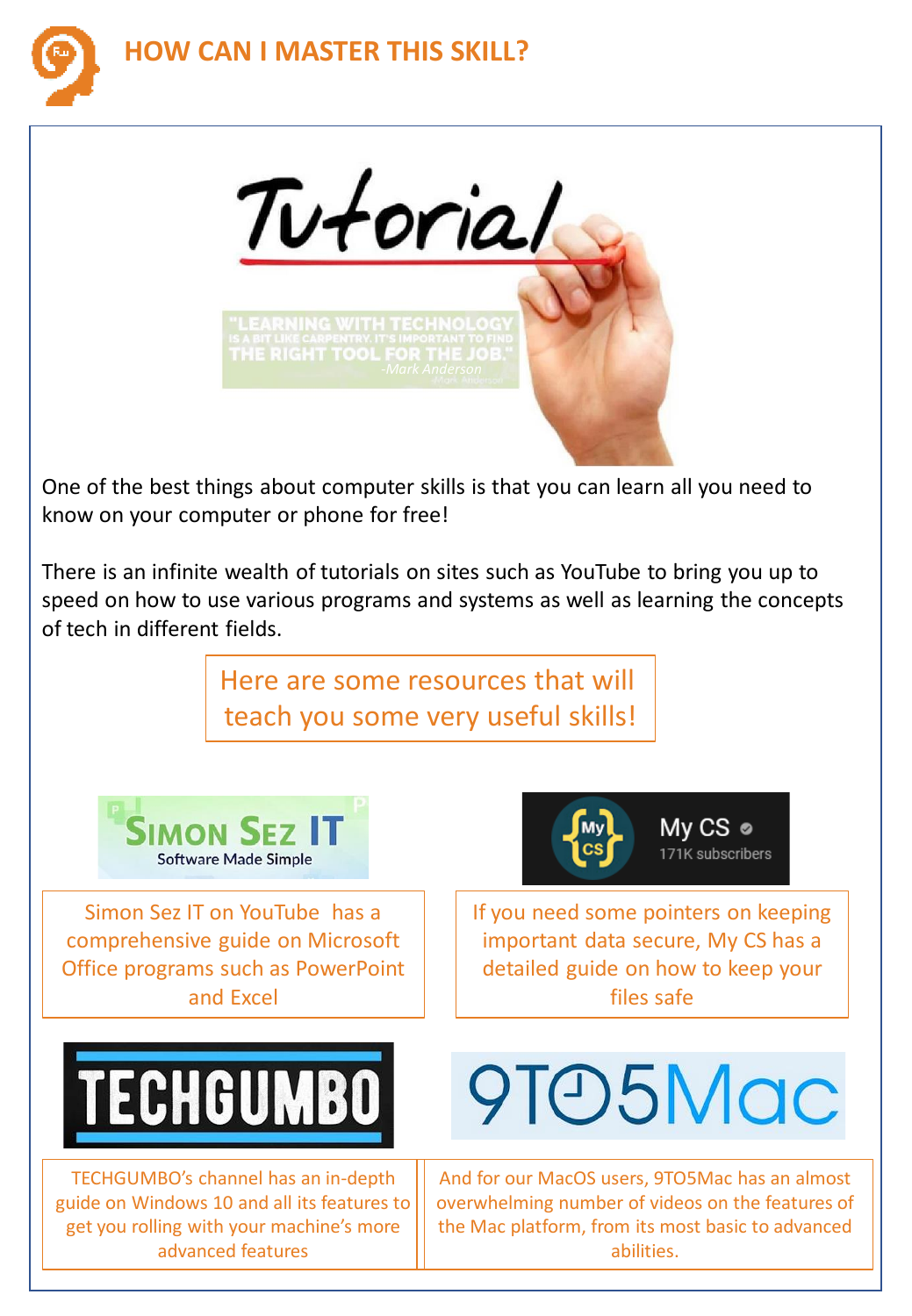

## **THE FACEWORK SKILL CHALLENGE**

**Now learn some tech skills and put them into practice!**

Watch some of the tutorials On the previous page and show off what you've learned! Do something you couldn't do before on your computer, whether that's making an automated spreadsheet, a presentation or just changing your



Let settings to optimize your machine!

**Once you've done something new on your computer, fill out this test and see how it went.**

| What tech skill did you learn?                                                                   |  |
|--------------------------------------------------------------------------------------------------|--|
|                                                                                                  |  |
| How could you apply this skill?                                                                  |  |
|                                                                                                  |  |
| What's your next step to continue<br>learning tech skills?                                       |  |
| What problems or difficult<br>moments did you have?                                              |  |
| Are you more excited about the<br>possibilities of using advanced<br>functions on your computer? |  |